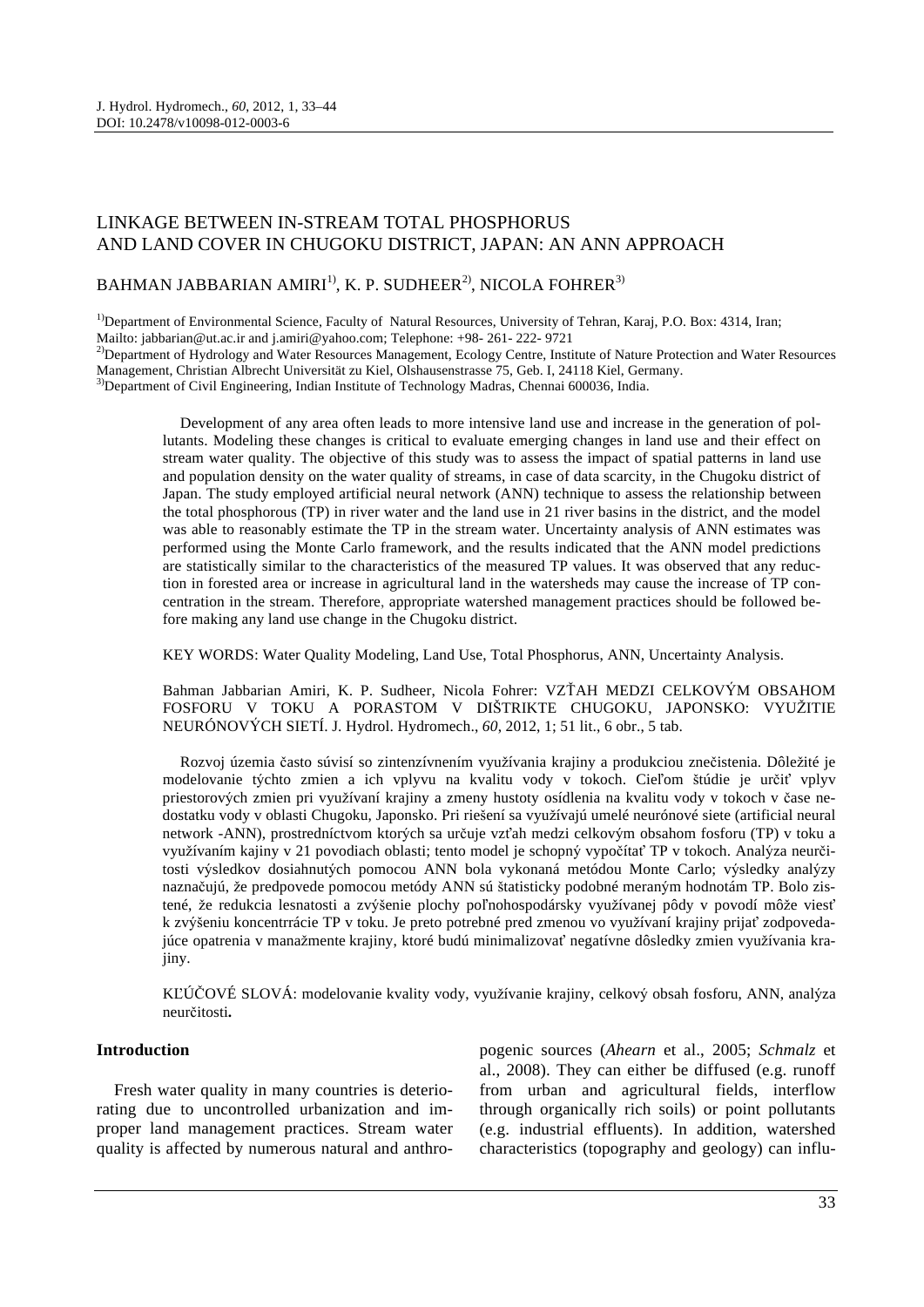ence the water quality (*Silva* and *Williams*, 2001; *Li* et al., 2008).

Water quality is generally linked to land use in the watershed (*Hem*, 1985; *Ahearn* et al., 2005; *Amiri*, 2007; *Lam* et al., 2009; *Lam* et al., 2010), and consequently many studies have focused on the relationship between the land use and water quality in terms of dissolved salts, suspended solids (*Kiesel* et al., 2009), and nutrients (*Hill*, 1981; *Allan* et al., 1997; *Turner* and *Rabalais*, 2003; *Li* et al., 2008; among many others). Most of these studies concluded that land use strongly influence nitrogen (Johnson et al., 1997; *Smart* et al., 1998), phosphorus (*Hill*, 1991; *Schmalz* et al., 2007) and sediment concentrations (*Allan* et al., 1997; *Ahearn* et al., 2005; *Kiesel* et al., 2009) in stream water. Therefore efficient management measures are required to deal with the situation of deterioration of the stream water quality. Water quality models are practical tools in catchment management practices because of their ability to apply current knowledge to predict water quality in response to various scenarios such as land use change (*Liu* et al., 2005; *Lenhart* et al., 2005).

While fully distributed process-based water quality models are the most suited for developing catchment management decisions, they are necessarily complex because they attempt to describe all factors and processes so that the relative importance of these may be understood and investigated in response to environmental change (*Dean* et al., 2009). The key sources and processes controlling nutrient water quality characteristics are well established (*Neitsch* et al., 2002), but the understanding of how the sources and processes vary in time and space is still limited (*Schmalz* et al., 2007). This is due to the heterogeneity of environmental factors, which define source-areas and control process rates and delivery from the land to the stream network, such as land use, soil type, moisture and temperature, and flow routing. Often, the data available to develop and apply predictive models are generally insufficient, even for small research catchments. Thus, while it is useful to develop models based on process understanding, they will always necessarily be simplifications of reality. In this context, datadriven models, which can discover relationships from input-output data without having the complete physical understanding of the system, may be preferable.

In recent decades, the advent of increasingly efficient computing technology has provided exciting new tools for the mathematical modelling of dy-

namic systems. Artificial neural network (ANN) is one such tool that relates a set of predictor variables to a set of target variables. Artificial neural networks are well known massively parallel computing models that have exhibited excellent performance in the resolution of complex problems in science and engineering. In recent years, the ANN technique, which is a data driven modelling tool, has become an increasingly popular tool for water quality modelling among researchers and practicing engineers (e.g. *Keiner* and *Yan*, 1998; *Gross* et al., 1999; *Sciller* et al., 1999; *Tanaka* et al., 2000; *Baruah* et al., 2001; *Panda* et al., 2004; *Gatts* et al., 2005; *Sudheer* et al., 2006). Nonetheless, since ANN is a data demanding approach for model development, the uncertainty associated with the ANN models developed in data scarce situations may be very high, and the robustness of any model application will be affected. Therefore it is important to be the uncertainties in model predictions are well understood. Estimating prediction uncertainties in water quality modelling is becoming increasingly appreciated (*Krueger* et al., 2007; *Page* et al., 2004, 2005; *Radwan* et al., 2004; *Rode* et al., 2007; *Singh* et al., 2007; *van Griensven* and *Meixner*, 2006). While there are various methods available for quantifying the uncertainty in physical hydrologic models (*Christiaens* and *Feyen*, 2002; *Beven* and *Binley*, 1992), little discussion is found in literature regarding the uncertainty analysis of the ANN hydrologic models except a few (*Kingston* et al., 2005; *Khan* and *Coulibali*, 2006; *Han* et al., 2006; *Srivastav* et al., 2007).

The primary objective of the present paper was to investigate the relationship between the total phosphorus in river water and the land use in 21 river basins in the Chugoku district of Japan using artificial neural network. The study also focused on the evaluation of the uncertainties associated with water quality predictions based on human activities such as agriculture, forestry, industry, and urbanization in the drainage basin on the stream water quality, in case of insufficient dataset, in the Monte Carlo framework.

### **Artificial neural network**

An ANN attempts to mimic, in a very simplified way, the human mental and neural structure and functions (*Hsieh*, 1993). It can be characterized as massively parallel interconnections of simple neurons that function as a collective system. The network topology consists of a set of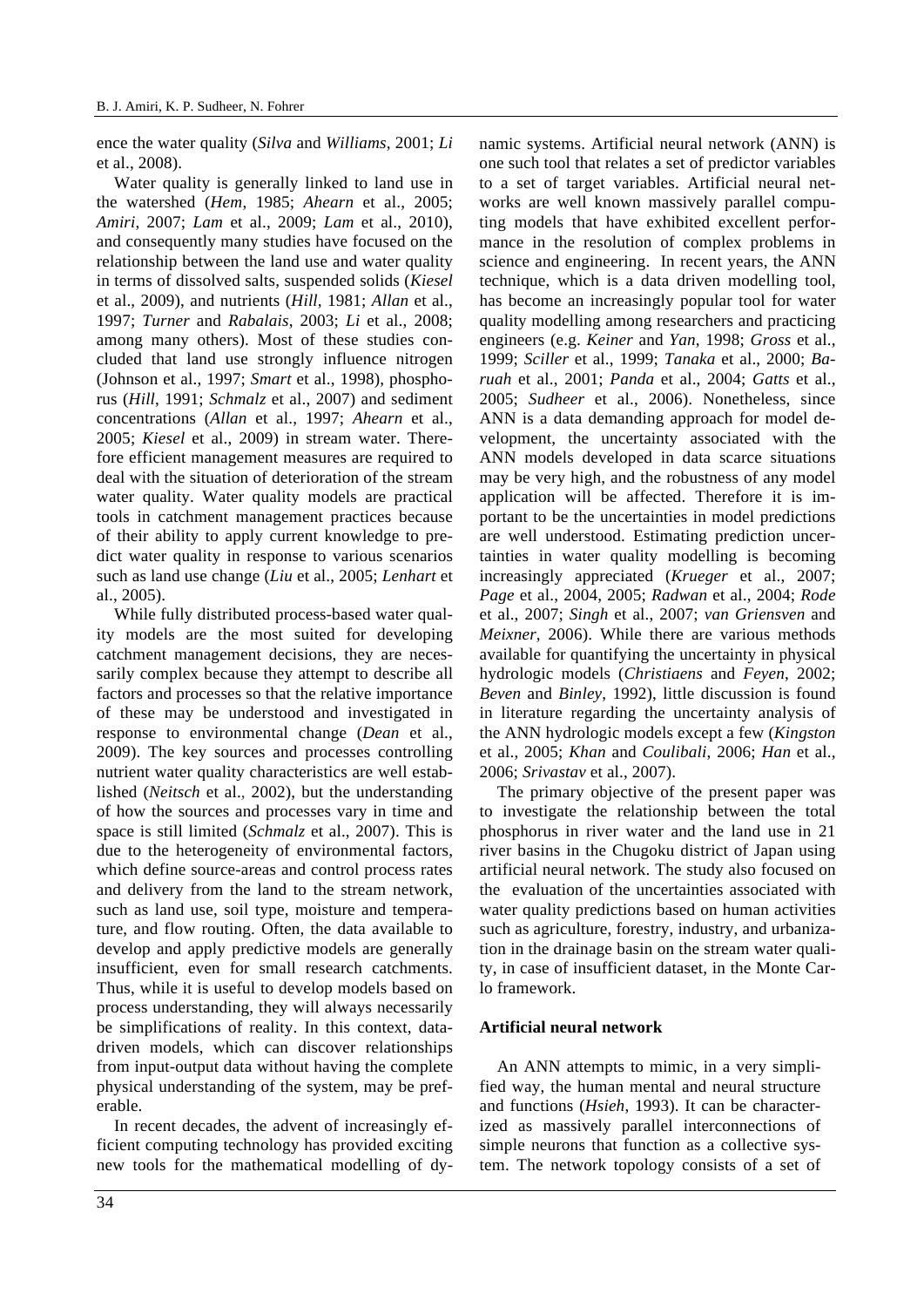nodes (neurons) connected by links and usually organized in a number of layers. Each node in a layer receives and processes weighted input from previous layer and transmits its output to nodes in the following layer through links. Each link is assigned by weight, which is by numerical estimate of the connection strength. The weighted summation of inputs to a node is converted to an output according to transfer function (typically a sigmoid function). Most ANNs have three layers or more: an input layer, which is used to present data to the network; an output layer, which is used to produce an appropriate response to the given input; and one or more intermediate layers, which are used to act as a collection of feature detectors (Fig. 2).

The multi layer perceptron (MLP) is the most popular ANN architecture in use today (*Maier* et al., 2010). It assumes that the unknown function (between input and output) is represented by multi layer feed forward network of sigmoid units. The working of three layer ANN can be mathematically described as follows.



Fig. 1. Location map of the Chugoku district, Japan.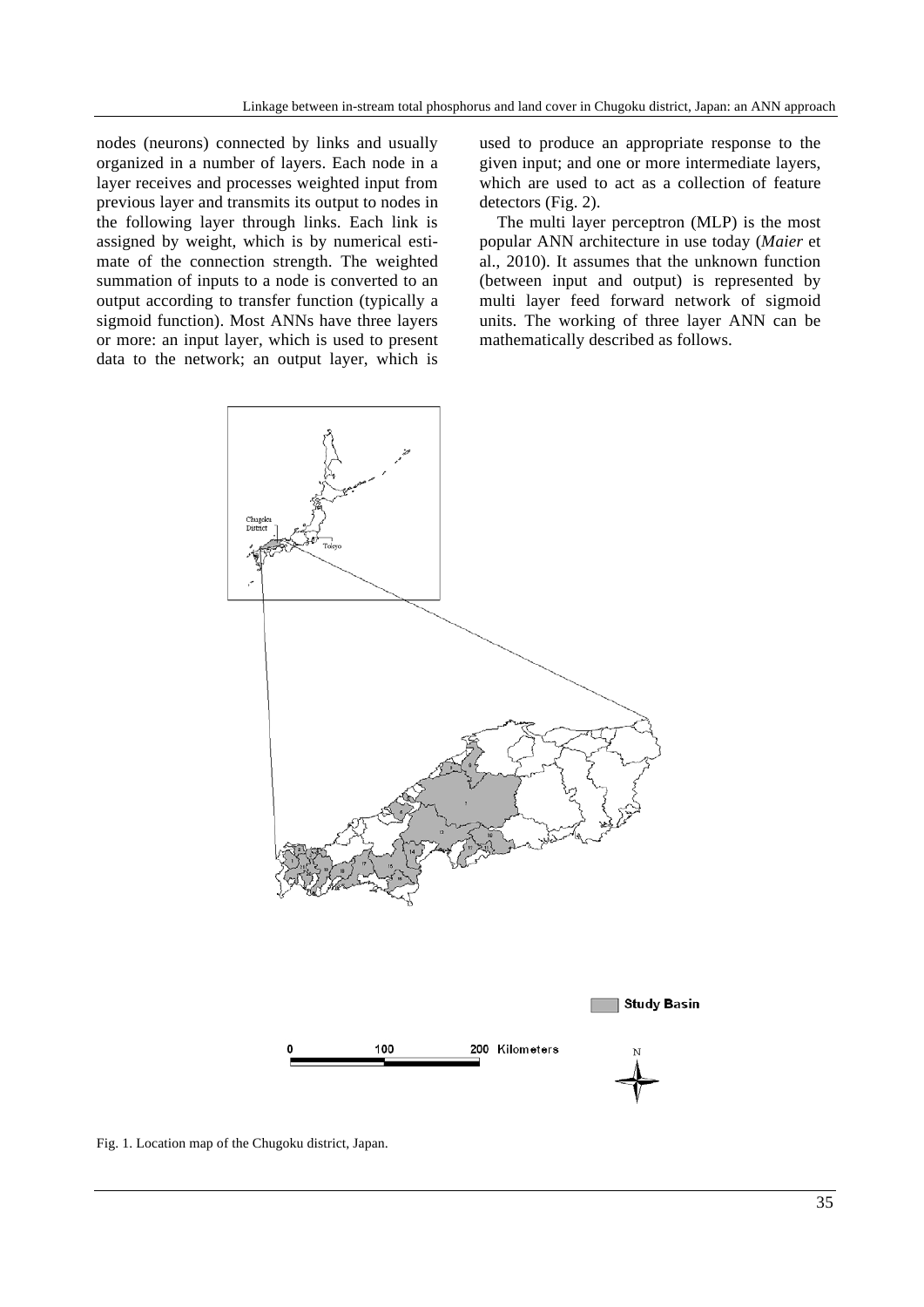Consider an ANN model with *n* input neurons  $(x_1, \ldots, x_n)$ , *h* hidden neurons  $(z_1, \ldots, z_n)$ , and *m* output neurons  $(y_1, \ldots, y_m)$ . Let *i*, *j*, and *k* be the indices representing input, hidden, and output layers, respectively. Let  $\tau_i$  be the bias for neuron  $z_j$ 

and  $\varphi_k$ , the bias for neuron  $y_k$ . Let  $w_{ij}$  be the weight of the connection from neuron  $x_i$  to neuron  $z_i$  and  $\beta_{ik}$  the weight of connection from neuron  $z_j$  to  $y_k$ . The function that the ANN calculates is:

$$
y_k = g_A \left( \sum_{j=1}^h z_j \beta_{jk} + \phi_k \right) \tag{1}
$$

$$
z_j = f_A \left( \sum_{i=1}^n x_i w_{ij} + \tau_j \right),
$$
 (2)

where  $g_A$  and  $f_A$  are activation (transfer) functions, which are usually continuous, bounded, and

non-decreasing. The most commonly employed transfer function is the logistic function, which is defined for any variable *s*:

$$
f(s) = \frac{1}{1 + e^{-s}}.\tag{3}
$$

The training of MLP involves finding the optimal weight vector for the network. There are many training techniques available. The aim of training the network is to find a global solution to the weight matrix, which is typically a nonlinear optimization problem (*White*, 1989). Consequently the theory of nonlinear optimization is applicable to training of MLP. The suitability of a particular method is generally compromise between computation cost and performance, and the most popular is the back propagation algorithm (*Rumelhart* et al., 1986), and has been employed in the current study.



Fig. 2. General structure of a typical three layers ANN.

#### **Study area and data**

The present study was carried out in the Chugoku district of Japan. The district is in the west of Honshu island bounded by longitude  $130^\circ$ 55' 16" and 133° 12' 11", and latitude 33° 57' 40" and 35° 23' 34". The district is composed of five Prefectures (Hiroshima, Yamaguchi, Tottori, Shimane and Okayama), and covers an area of  $32,000 \text{ km}^2$  (Fig. 1). While there are a large number of small watersheds (total 51) in this district, the current study was restricted to only 21 of them. The

locations of these 21 watersheds are presented in Fig. 2. Watershed boundaries were digitized using the Japan Geological Survey Institute (JGSI) topographic quadrangle maps (scale 1 : 200,000). County-scale population database was linked with the digital map of counties for generating human population density map. The land cover map of all the 21 watersheds have been derived from Landsat-5 TM imagery for the year 2000, using Integrated Land and Water Information System (ILWIS, 2004). The study area experienced the mean annual precipitation of 1738 mm (average over the period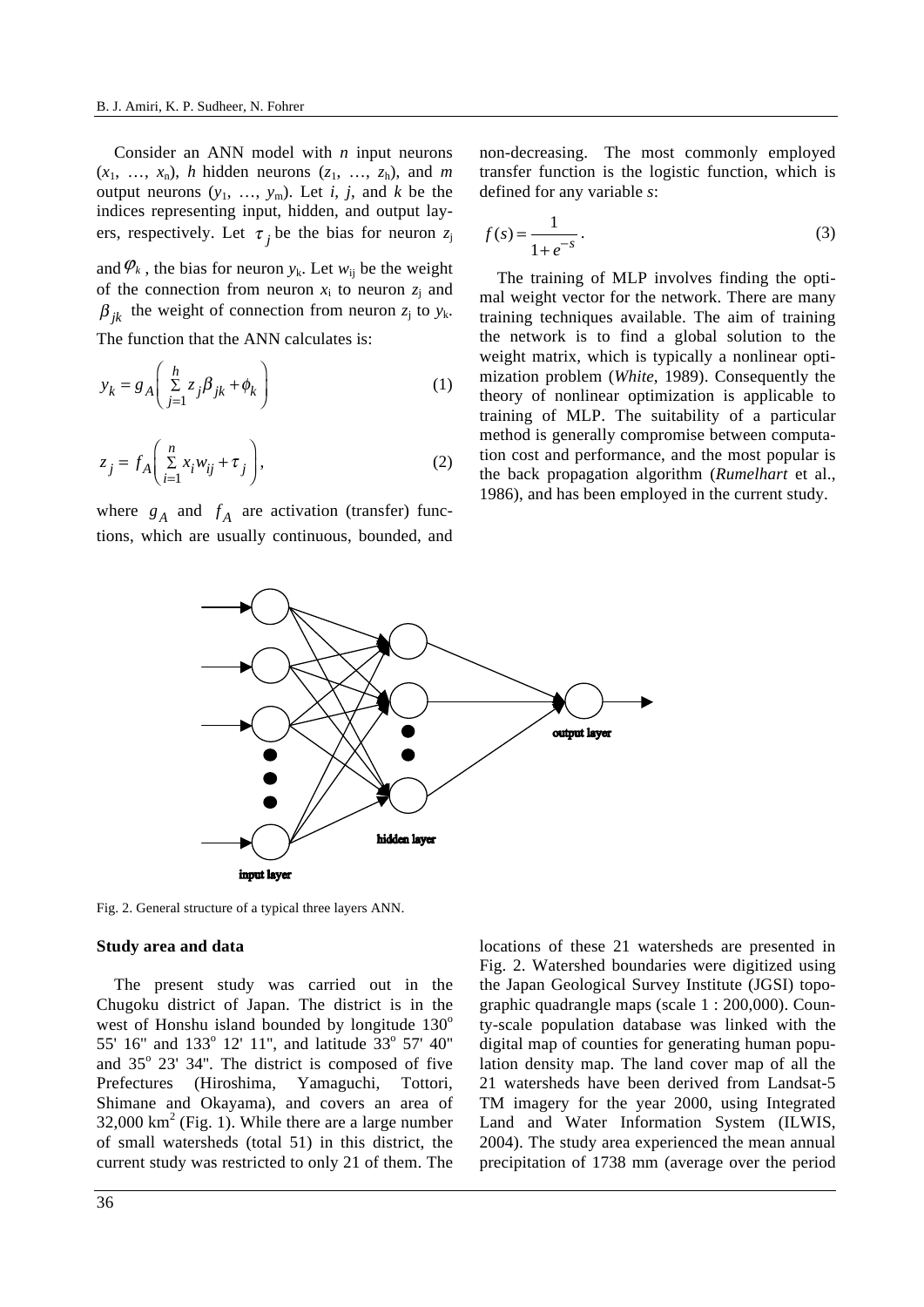of 10 years), and the mean temperature was reported to be 15.9  $\mathrm{^0C}$ . The underlying geology is largely volcanic (andesite and rhyolite) in the central and northern parts, Mesozoic sedimentary formations (sandstones/shale/pudding stone) in the western part and quaternary sedimentary formations (gravel and clay) in the low land of the study area. The dominant soil groups in the study area are Dystric Regosols, Gleysols, Humic Cambisols, Ochric Cambisols, and Rhodic Arcsols.

The land use characteristics of the 21 watersheds are presented in Tab. 1. It is noted that 79.34% of the study area is under forest cover. Agriculture is the second largest land use in the study area covering an area of 8.33% of the total. The other land uses include urban (2.24%), grassland (6.63%) and water bodies (0.46%). It is noted from Tab. 1 that there is a wide variation of land uses across the watersheds. For example, the forest cover varies from 57.61 % in Kurose to 91.76% in Nishki, and the urban area ranges from 1.04 in Nishki to 13.99 in Washino. The Tab. 1 also presents the population density in each of these watersheds. The population data was based on the 2000 census. The population density ranges from 63 persons/ $km^2$  to 819 per $sons/km<sup>2</sup>$ .

The water quality used in this study was secondary data, which were obtained from the five Prefecture offices (Hiroshima, Yamaguchi, Tottori, Shimane and Okayama). Annual mean of the water quality data in the year 2000 used in this study was calculated using monthly measurements, which are carried out by the respective Prefecture offices. The monitoring network maintained by the Prefecture offices is very extensive and is distributed well across the district. The current study used Total Phosphorus (TP) as the representative parameter of the water quality. Tab. 2 presents the summary statistics of the water quality in the 21 watersheds in the study area. It is observed that the coefficient of variation of TP in various watersheds varied from 15 to 94 %.

## **Methodology**

## *ANN Model Development*

One of the most important steps in the ANN model development process is the determination of significant input variables. Usually, not all of the potential input variables will be equally informative since some may be correlated, noisy or have no significant relationship with the output variable being modelled (*Maier* and *Dandy*, 2000). Generally some degree of *a priori* knowledge is used to specify the initial set of candidate inputs (e.g. *Campolo* et al., 1999; *Thirumalaiah* and *Deo*, 2000). Although *a priori* identification is widely used in many applications and is necessary to define the candidate set of inputs, it is dependent on the ex-

| Basin          | River     | Area       | Land use |        |             |           |            | Population density |
|----------------|-----------|------------|----------|--------|-------------|-----------|------------|--------------------|
| number         | name      | [ $km^2$ ] | Urban    | Forest | Agriculture | Grassland | Water body | [ $person/km2$ ]   |
|                | Awano     | 182        | 1.97     | 86.61  | 5.62        | 5.89      | 0.28       | 63                 |
| $\overline{c}$ | Kakefuchi | 85         | 4.36     | 71.94  | 16.35       | 5.42      | 1.04       | 106                |
| 3              | Fuka      | 72         | 6.39     | 84.17  | 5.01        | 4.27      | 0.10       | 150                |
| $\overline{4}$ | Misumi    | 67         | 1.36     | 88.41  | 5.05        | 4.18      | 0.00       | 70                 |
| 5              | Hamada    | 253        | 8.48     | 78.59  | 3.72        | 6.87      | 1.01       | 176                |
| 6              | Gonoo     | 2622       | 1.79     | 83.89  | 7.44        | 6.61      | 0.27       | 72                 |
| 7              | Shizuma   | 174        | 2.46     | 84.23  | 5.39        | 10.05     | 0.22       | 150                |
| $\,8\,$        | Kando     | 495        | 7.09     | 78.16  | 11.84       | 2.76      | 0.14       | 222                |
| 9              | Numata    | 627        | 4.42     | 65.60  | 24.74       | 5.04      | 0.21       | 165                |
| 10             | Kamo      | 98         | 3.79     | 78.92  | 7.62        | 9.63      | 0.00       | 211                |
| 11             | Kurose    | 282        | 10.8     | 57.61  | 20.64       | 10.1      | 0.75       | 819                |
| 12             | Ota       | 1700       | 4.74     | 85.22  | 4.29        | 4.71      | 0.29       | 386                |
| 13             | Oze       | 354        | 3.01     | 86.91  | 3.31        | 6.15      | 0.56       | 183                |
| 14             | Nishki    | 932        | 1.04     | 91.76  | 2.76        | 3.72      | 0.71       | 165                |
| 15             | Shimada   | 284        | 5.91     | 77.75  | 8.14        | 7.72      | 0.43       | 267                |
| 16             | Saba      | 572        | 2.62     | 88.35  | 2.89        | 5.61      | 0.53       | 225                |
| 17             | Washino   | 300        | 13.99    | 72.84  | 6.96        | 5.89      | 0.30       | 434                |
| 18             | Kotou     | 416        | 3.80     | 75.64  | 8.83        | 10.91     | 0.79       | 253                |
| 19             | Ariho     | 98         | 9.23     | 72.76  | 9.24        | 8.34      | 0.44       | 477                |
| 20             | Asa       | 226        | 6.24     | 78.09  | 7.14        | 7.94      | 0.52       | 109                |
| 21             | Koya      | 299        | 4.67     | 78.67  | 7.97        | 7.46      | 1.07       | 362                |

T a b l e 1. Compositional attributes (%) of land cover and human population density in the catchments of the Chugoku district.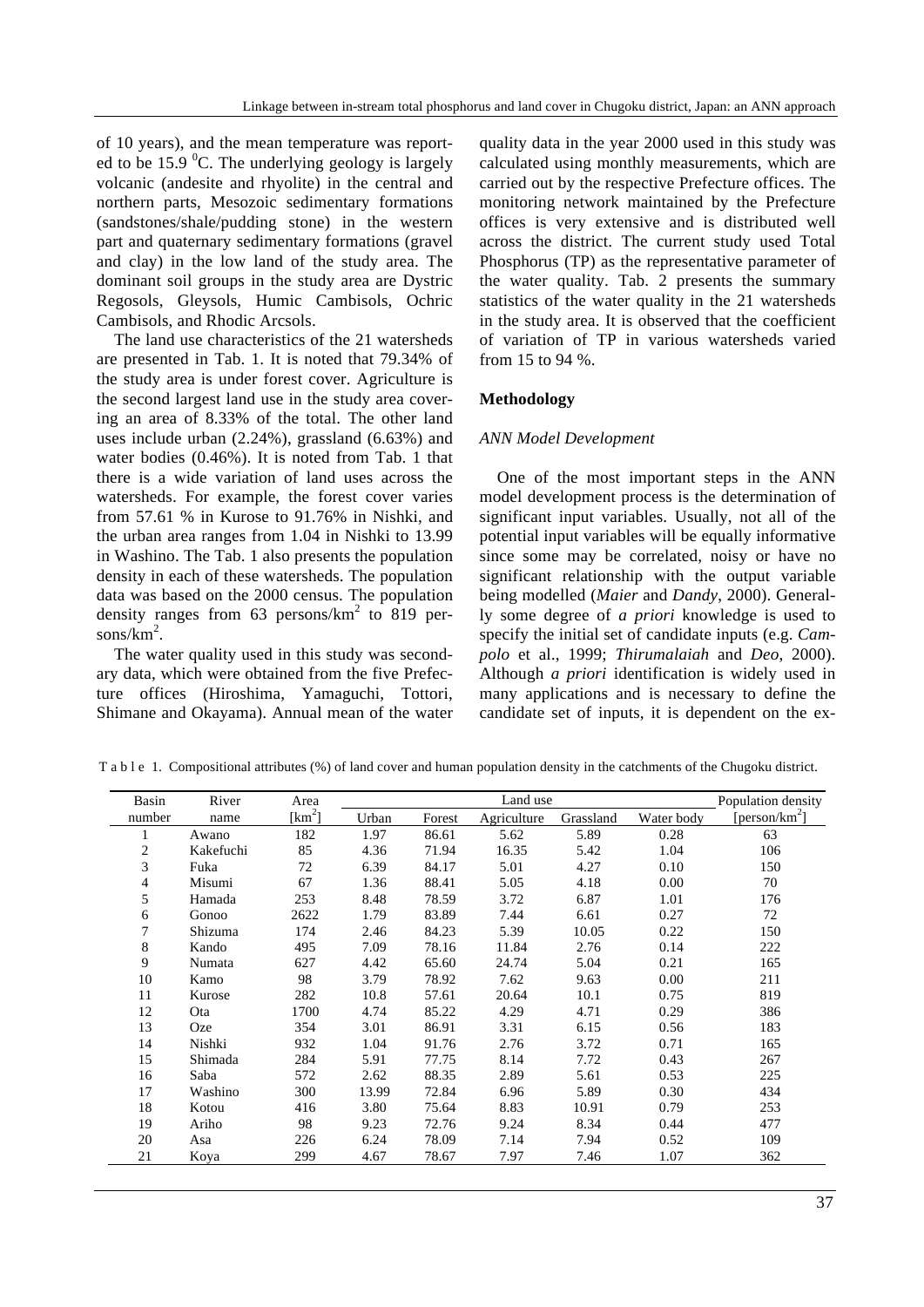| Catchment      |        | $TP [mg L-1]$             |  |  |
|----------------|--------|---------------------------|--|--|
| No.            | Mean   | <b>Standard Deviation</b> |  |  |
| 1              | 0.0255 | $(\pm 0.024)$             |  |  |
| $\overline{c}$ | 0.0412 | $(\pm 0.017)$             |  |  |
| 3              | 0.0325 | $(\pm 0.009)$             |  |  |
| $\overline{4}$ | 0.0238 | $(\pm 0.007)$             |  |  |
| 5              | 0.0618 | $(\pm 0.021)$             |  |  |
| 6              | 0.0320 | $(\pm 0.015)$             |  |  |
| 7              | 0.0713 | $(\pm 0.011)$             |  |  |
| 8              | 0.0398 | $(\pm 0.022)$             |  |  |
| 9              | 0.0420 | $(\pm 0.013)$             |  |  |
| 10             | 0.0250 | $(\pm 0.001)$             |  |  |
| 11             | 0.0460 | $(\pm 0.008)$             |  |  |
| 12             | 0.0210 | $(\pm 0.013)$             |  |  |
| 13             | 0.0320 | $(\pm 0.016)$             |  |  |
| 14             | 0.0129 | $(\pm 0.002)$             |  |  |
| 15             | 0.0384 | $(\pm 0.014)$             |  |  |
| 16             | 0.0453 | $(\pm 0.018)$             |  |  |
| 17             | 0.1644 | $(\pm 0.062)$             |  |  |
| 18             | 0.0453 | $(\pm 0.019)$             |  |  |
| 19             | 0.0546 | $(\pm 0.025)$             |  |  |
| 20             | 0.0540 | $(\pm 0.027)$             |  |  |
| 21             | 0.0796 | $(\pm 0.033)$             |  |  |

T a b l e 2. Descriptive statistics of the annual mean of TP in stream water.

pert's knowledge, and hence, is very subjective and case dependent. Relying on the whole-watershed land cover approach suggested by *Silva* and *Williams* (2001), the percentage of different land use in each watershed has been considered as input variables to map in-stream TP concentration in the respective watershed. While developing any model, the total available samples are generally divided into training and validation sets prior to the model building, and in some cases a cross-validation set is also used. It should be noted that the available data in the present study is limited and therefore cross validation was not performed.

Based on the early stopping idea (*Rech*, 2002), data set is classified into three groups called training (60%), controlling (25%) and testing (15%) data sub-sets. The first subset is used to estimate the parameters. The second subset is called the validation set. The third subset which is used to monitor the calibration process error, is called the cross validation set. When the network begins to overfit the data, the error on the cross validation set typically begins to rise. When the cross validation error increases for a specified number of iterations, the estimation process is discontinued, and the parameters estimated at the minimum of the cross validation error serve as final estimates (*Hsieh*,

the water quality data were available (21 basins), it seems that number of rivers that should be kept for testing the trained network would be very few (three basins). Subsequently, reliable information could not be provided for judging on the trained network. Therefore, testing the trained networks was given up using testing data that was real but few in numbers. They were added to the controlling data set. Finally, twenty-one catchments were classified into two sets in proportion to 60% and 40% as training (12 river basins) and controlling (9 river basins) data, respectively. The controlling dataset was then used for validation, as well. However, the uncertainty analysis performed on the developed ANN model would certainly help build the confidence in the model predictions.

1993). Considering the number of rivers for which

The ANN used here is the three layer feed forward network (Fig. 2), trained using the standard back propagation algorithm, with sigmoid transforming function in the hidden layer and the output layer, which were fixed after various trials. The number of hidden neurons in the network, which is responsible for capturing the dynamic and complex relationship between various input and output variables was identified by various trials (*Eberhart* and *Dobbins*, 1990; *Maier* and *Dandy*, 2000). The trial and error procedure started with two hidden neurons initially, and the number of hidden neurons was increased up to 13 during the trails with a step size of 1 in each trial. For each set of hidden neurons, the network was trained in batch mode to minimize the mean square error at the output layer. The training was stopped when there was no significant improvement in the efficiency, and the model was then tested for its generalization properties.

## *Uncertainty analysis and impact of land use change on TP*

Due to the possibility of high uncertainty which might be originated from the limited data points, uncertainty analysis of the ANN model predictions based on Monte Carlo simulations was performed to assess the confidence in model predictions. Accordingly, the probability distribution of the input variables was initially identified and 500 synthetic combinations of land use in the watersheds were generated using the information about the derived probability distribution of variables. While generating the synthetic land uses, the following conditions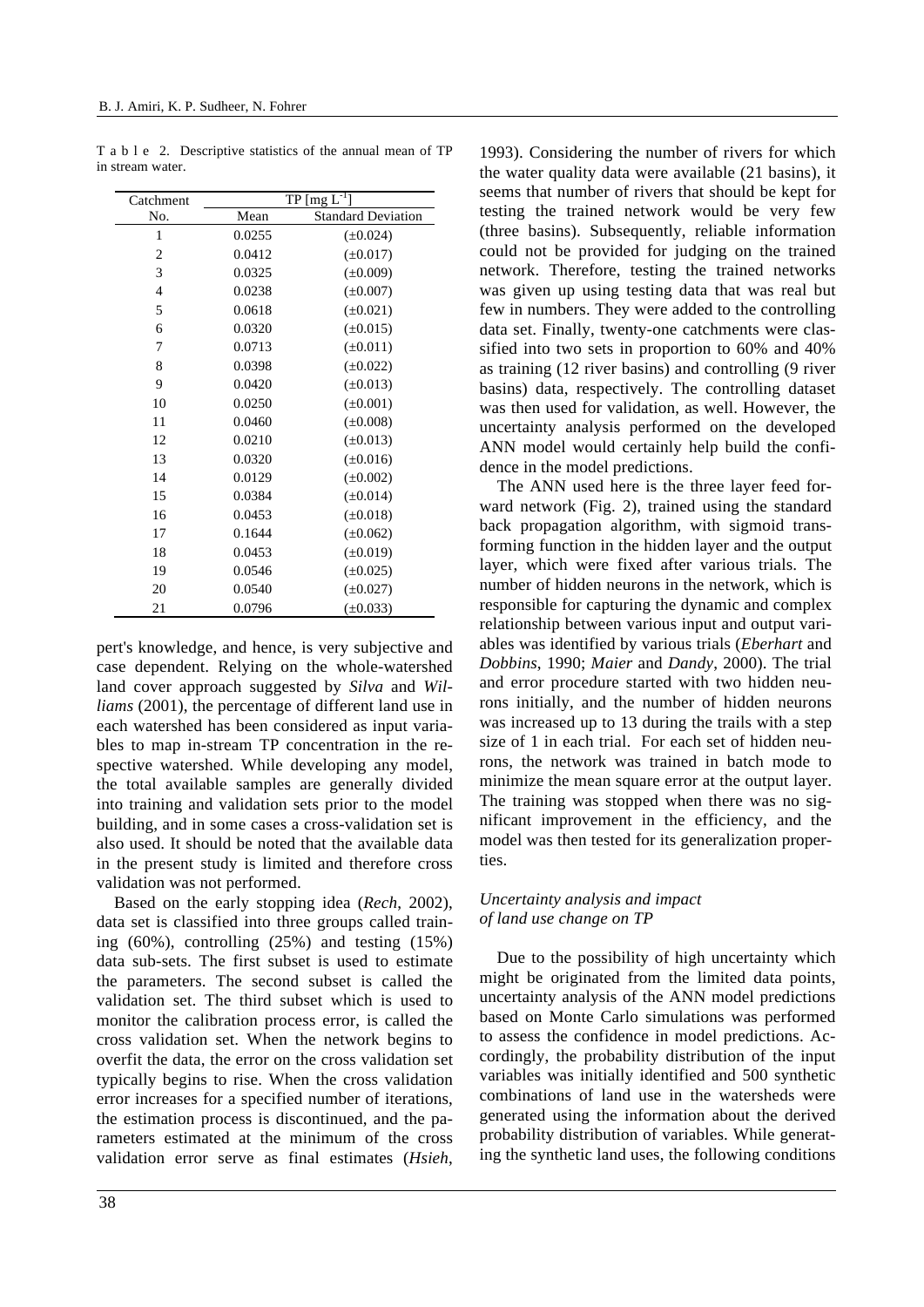were considered: (i) the land use percentage should be within 0 to 100, (ii) the summation of land use percentages for a watershed should be 100% since the land use change is not independent, and (iii) the generated land use follow the probability distribution of the variable concerned. Five hundred such random combinations of land uses were generated in this procedure, and all of them were inputs to the trained (and tested) ANN model. The generated synthetic land uses represent any combination of land use that is plausible in the future and therefore can be employed for assessing the impact of land use change on TP concentrations in the study area.

### **Results and discussions**

#### *Performance of ANN Model*

Tab. 3 presents the performance of ANN models (in terms of the r-square between the computed and measured TP value) during the trial and error procedure used for model development. The trial included varying the number of hidden neurons in the network, as well as training the network with different initial weights. It can be noted from Tab. 3 that the performance of the ANN model varies the number of hidden neurons in the model architecture, which was as expected. It can be seen from Tab. 3 that ANN with higher than 5 neurons may be over fitting the data as standard deviation of performance between various trials (different initial weights) are quite high. The maximum performance with minimum coefficient of variation is observed for the model with 4 neurons and is selected for

further analysis, thereby making the architecture of the ANN be 6-4-1. The minimum coefficient of variation during the trials implies that the trained network has minimum uncertainty.

Fig. 3 depicts the scatter plot of measured and ANN estimated TP values in the watershed. It can be noted from the Fig. 3 that the plot shows less scatter and data point do not significantly deviate from the 1 : 1 line (solid lines in the plot). Therefore it can be inferred that the trained ANN has sufficiently learned the relationship between the input and the output variables. The model showed the RMSE of  $0.0018$  mg L<sup>-1</sup> on the validation data sets.

### *Statistical variability of input variables*

The probability distribution of land use and population density was quantified using the Best Fit program (Palisades Corp. CA, USA), which considered 28 different distributions to the data, and ranked them according to the specified goodness of fit criterion. The parameters of the probability distributions were estimated using maximumlikelihood estimator (*Haan*, 2002). The Chi-Square goodness of fit test was performed to evaluate and rank the distributions that best described the data. The statistical properties of the best fitted distribution for each of the variables are presented in Tab. 4 and the shape of the distribution is presented in Fig. 4. The major land use in the watershed, forest, followed 3-parameter log-logistic distribution, while agriculture land use followed log-Pearson type III distribution.

T a b l e 3. R-square value between the ANN output and measured TP value during the model development stage.

| Number of<br>hidden neu-<br>rons in the |                                                                                    |      |      |                |      | Summary statistics of the |      |  |  |
|-----------------------------------------|------------------------------------------------------------------------------------|------|------|----------------|------|---------------------------|------|--|--|
| network                                 | R-square during trials with different initial weights<br>performance during trials |      |      |                |      |                           |      |  |  |
|                                         | 1                                                                                  | 2    | 3    | $\overline{4}$ | 5    | Mean                      | S.D. |  |  |
| 1                                       | 0.45                                                                               | 0.45 | 0.45 | 0.46           | 0.45 | 0.45                      | 0.00 |  |  |
| $\overline{c}$                          | 0.55                                                                               | 0.53 | 0.47 | 0.52           | 0.54 | 0.52                      | 0.04 |  |  |
| 3                                       | 0.56                                                                               | 0.51 | 0.51 | 0.53           | 0.53 | 0.53                      | 0.02 |  |  |
| 4                                       | 0.57                                                                               | 0.62 | 0.53 | 0.54           | 0.55 | 0.56                      | 0.03 |  |  |
| 5                                       | 0.97                                                                               | 0.82 | 0.57 | 0.54           | 0.89 | 0.76                      | 0.17 |  |  |
| 6                                       | 0.55                                                                               | 0.53 | 0.51 | 0.86           | 0.56 | 0.60                      | 0.18 |  |  |
| 7                                       | 0.52                                                                               | 0.58 | 0.53 | 0.91           | 0.57 | 0.62                      | 0.15 |  |  |
| 8                                       | 0.54                                                                               | 0.54 | 0.54 | 0.88           | 0.54 | 0.61                      | 0.15 |  |  |
| 9                                       | 0.56                                                                               | 0.54 | 0.87 | 0.53           | 0.97 | 0.70                      | 0.18 |  |  |
| 10                                      | 0.55                                                                               | 0.54 | 0.54 | 0.56           | 0.53 | 0.54                      | 0.16 |  |  |
| 11                                      | 0.55                                                                               | 0.55 | 0.89 | 0.91           | 0.88 | 0.76                      | 0.17 |  |  |
| 12                                      | 0.99                                                                               | 0.56 | 0.57 | 0.53           | 0.54 | 0.64                      | 0.19 |  |  |
| 13                                      | 0.87                                                                               | 0.89 | 0.93 | 0.52           | 0.55 | 0.75                      | 0.20 |  |  |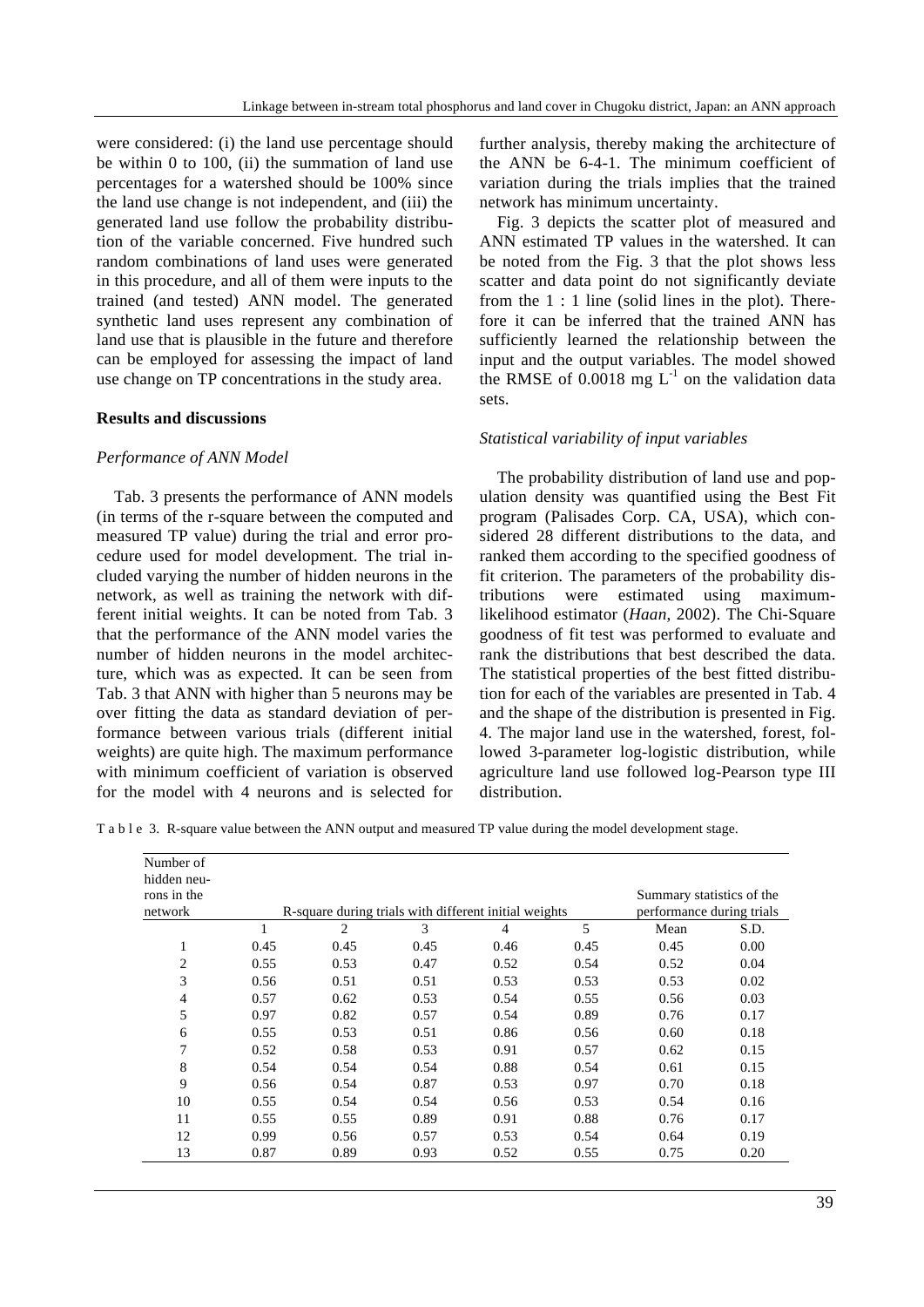

Fig. 3. Comparison of the measured and ANN estimated TP values in the district during training and validation of the ANN model.

| T a b l e 4. Results of the distribution fitting of the 21 catchments data set. |  |
|---------------------------------------------------------------------------------|--|
|---------------------------------------------------------------------------------|--|

| Variable                 | <b>Statistical Distribution</b> | Parameters                                                              |
|--------------------------|---------------------------------|-------------------------------------------------------------------------|
| Urban                    | Dagum                           | $k = 0.607 \alpha = 3.1893 \beta = 5.6559$                              |
| Forest                   | $Log-Logistic(3P)$              | $\alpha = 1.9051E+8$ $\beta = 8.5099E + 8$ $\gamma = -8.5099E + 8$      |
| Agriculture              | Log-Pearson 3                   | $\alpha = 1.8099 \ \beta = 4.1985 \ \gamma = 2.258$                     |
| Grassland                | Johnson                         | $\gamma = 0.46987$ $\delta = 1.0045$<br>$\lambda = 11.236 \xi = 2.0892$ |
| Water body               | Johnson                         | $\gamma = 0.5658$ $\delta = 0.76132$<br>$\lambda = 1.397 \xi = -0.0481$ |
| Human population density | Log-Normal                      | $\sigma$ = 0.64718 $\mu$ = 5.2726                                       |

#### *Uncertainty analysis of ANN output*

As mentioned earlier, the generated samples of land use combinations and population density in the watersheds, whose statistics were summarized in Tab. 5, are given the trained ANN model to get the output (TP). The ANN estimated TP values (500 numbers) are used to identify the probability distribution that it follows. It is noted that both the measured and predicted values of TP followed exponential distribution. It is observed during the analysis that the shape and location parameters of the probability distribution followed by the measured and predicted TP were sufficiently close to each other, indicating a good confidence on the model predictions. The parameter value of the exponential distribution (*Schmidt* and *Makalic*, 2009) for the measured TP was 20.58, while that for the ANN generated data was 21.25. Fig. 5 shows the probability distribution followed by the measured value of TP and the ANN estimated value of TP obtained from synthetic replicates of land use. It is noted that the distribution characteristics of measured TP and ANN estimated TP do not vary much, indicating that the ANN estimated TP is statistically similar to the measured values. The results of the analysis ensure that the ANN model predictions are satisfactory and can be employed for decisionmaking.

#### *Impact of land use change on TP*

Fig. 6 depicts the impact of land use change on TP concentration in the streams of the Chugoku district, Japan. It can be observed that any decrease in forest cover will cause the increase in TP concentration in the stream flow for this region, which is obvious since the forest area reduces the erosion from the watershed and the phosphorus transport will be less in densely forested areas. The results of the analysis indicate that the rate of increase in TP will be high when the forested area is less than 30% in any catchment. These results also revealed that forest ecosystem could play a significant role in improvement of in-stream water quality in the rivers of the study area.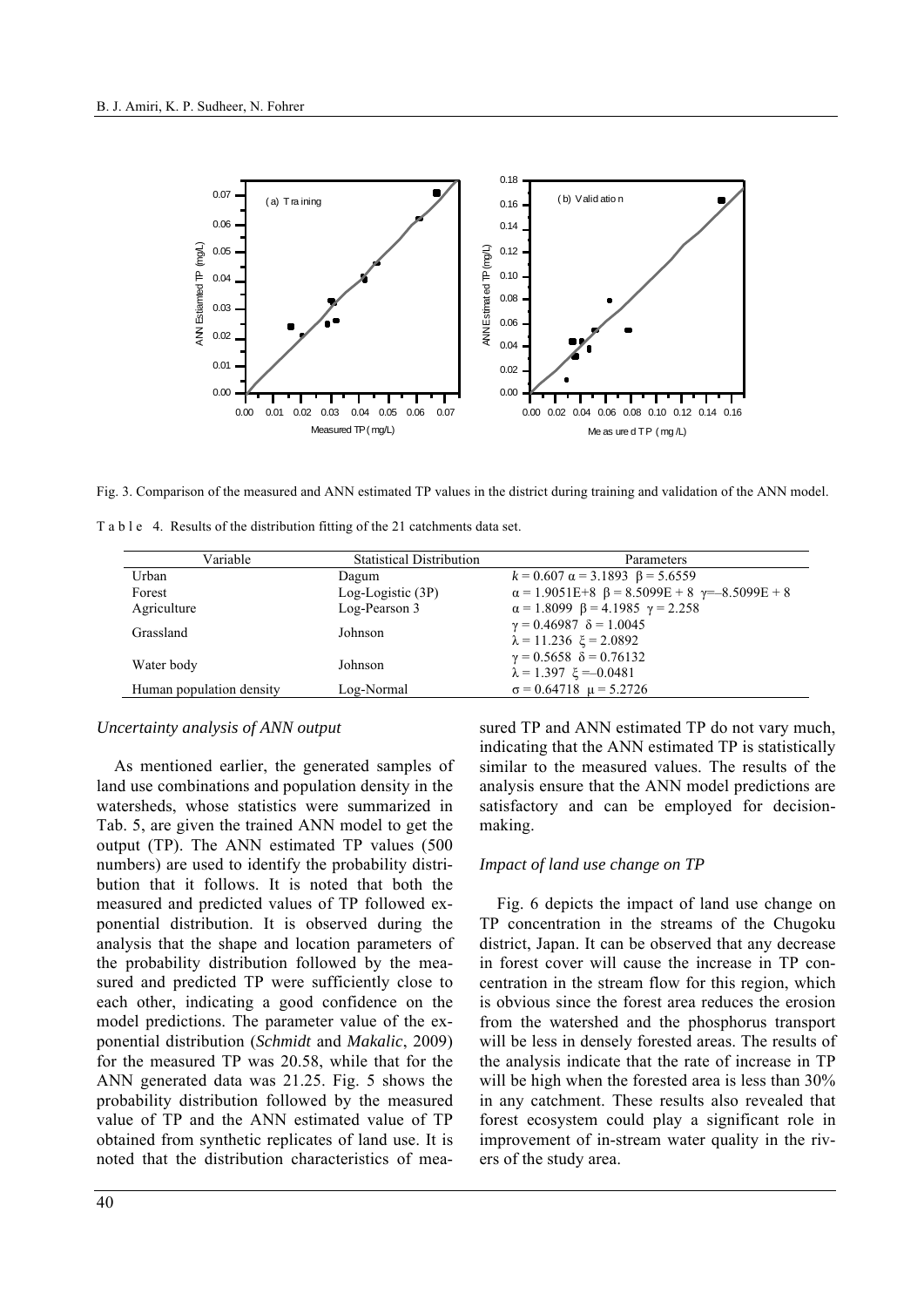

Fig. 4. Probability distribution of the land use variation in the Chugoku district.

|                 | T a b l e 5. Summary of the statistics of the synthetically generated data set, which was used for uncertainty analysis of the ANN- |  |  |  |  |  |
|-----------------|-------------------------------------------------------------------------------------------------------------------------------------|--|--|--|--|--|
| based TP model. |                                                                                                                                     |  |  |  |  |  |

|                          |       |         |             |           |            | Human<br>population |
|--------------------------|-------|---------|-------------|-----------|------------|---------------------|
| <b>Statistics</b>        | Urban | Forest  | Agriculture | Grassland | Water body | density             |
| Mean                     | 4.10  | 65.09   | 18.24       | 12.18     | 0.39       | 242.46              |
| Standard error           | 0.12  | 0.35    | 0.40        | 0.10      | 0.01       | 8.83                |
| Median                   | 3.52  | 66.34   | 16.09       | 12.07     | 0.31       | 181.89              |
| Standard deviation       | 2.72  | 7.81    | 8.94        | 2.17      | 0.30       | 197.36              |
| Sample variance          | 7.37  | 61.00   | 80.00       | 4.69      | 0.09       | 38950.36            |
| Kurtosis                 | 2.36  | 1.97    | 2.60        | $-0.12$   | 4.12       | 9.67                |
| <b>Skewness</b>          | 1.35  | $-1.07$ | 1.32        | 0.13      | 1.66       | 2.58                |
| Range                    | 16.80 | 52.30   | 56.35       | 13.07     | 1.89       | 1434.06             |
| Minimum                  | 0.00  | 27.93   | 4.39        | 5.18      | 0.00       | 45.52               |
| Maximum                  | 16.80 | 80.23   | 60.75       | 18.26     | 1.90       | 1479.59             |
| Confidence level (95.0%) | 0.24  | 0.69    | 0.79        | 0.19      | 0.03       | 17.34               |

The agriculture land use is of major concern for TP loading in stream mainly due to fertilizer application in the land. The results presented in Fig. 6 suggests that effective management strategies are required to contain the increase in TP concentration in stream flow if intensive agriculture is being planned in the watersheds. Any increase beyond 60% of the total area for agriculture use will significantly increase the TP concentrations. It may be noted that the increase in agricultural land use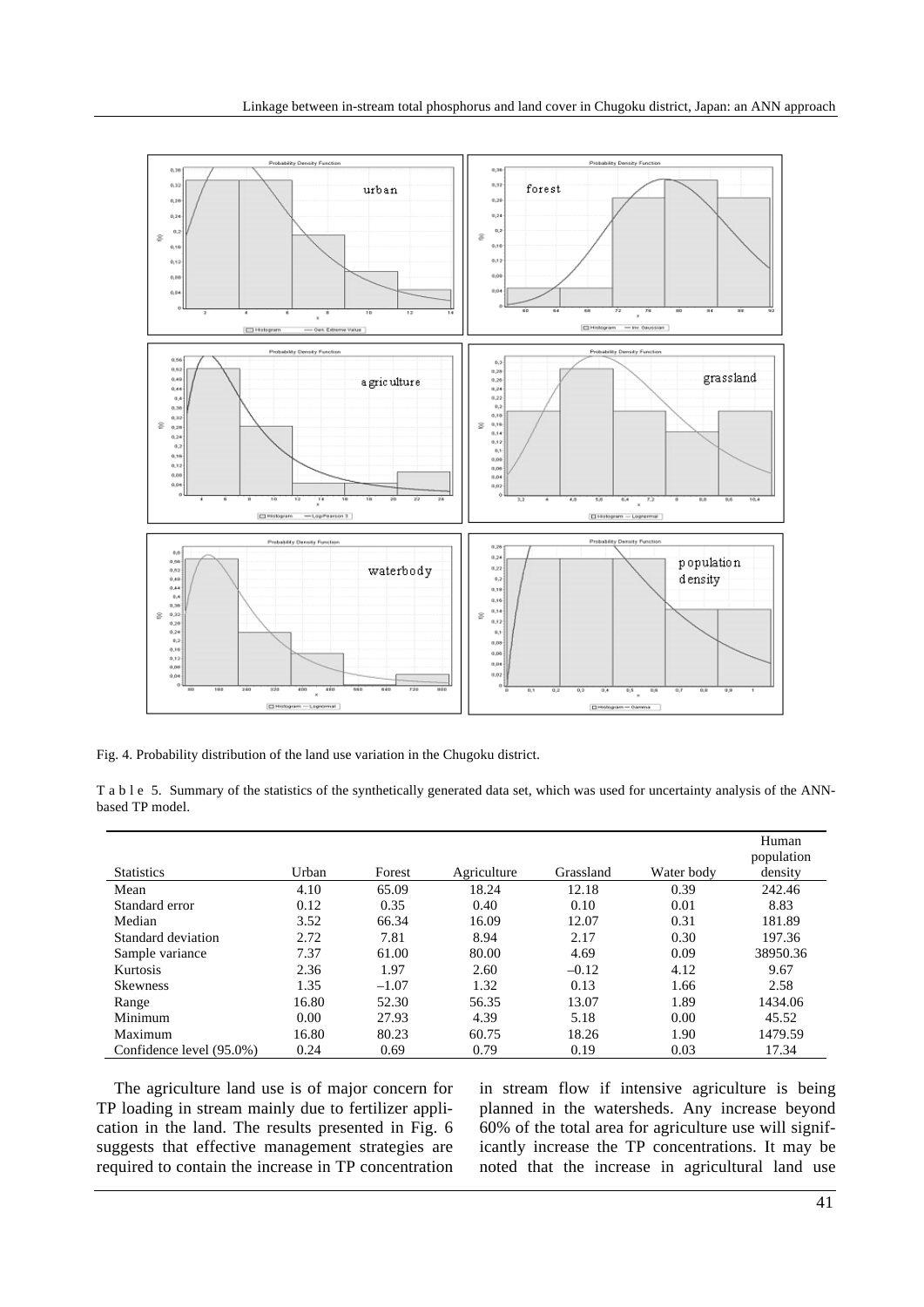would be mostly at the expense of the forest reduction, and the changes in both land uses jointly attribute to the increase in TP. It is noted from Fig. 6 that increase in grassland also would enhance the TP concentration in the stream flow plausibly due to fertilizer and manure application. The rate of increase of TP due to change in area of grassland is

higher compared to that of agriculture land use. Fig. 6 also suggests some thresholds in the land use subsystem of the catchments. If the catchment system passes through these thresholds, drastic change will appear in the response of the catchment in term of TP concentration.



Fig. 5. Probability distribution of the measured and ANN estimated Total Phosphorus (TP).



Fig. 6. ANN model predicted variation of TP along the variation of land use percentage.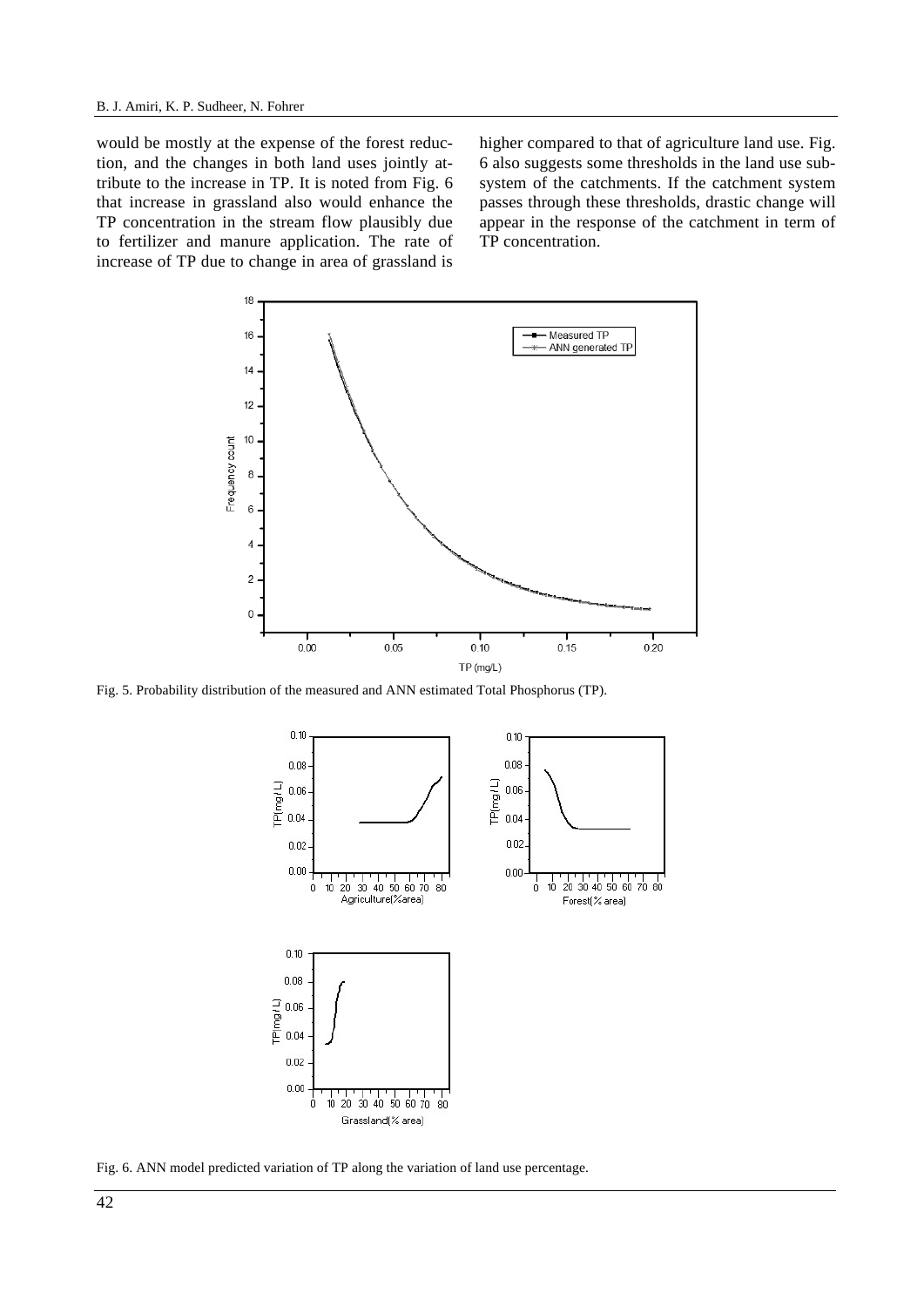## **Summary and conclusions**

Rapidly growing countries, and particularly those emerging from rural to urban, frequently lack the resources to adequately monitor and forecast the impacts of land development on biologic, hydrologic, and social resources. Development often leads to more intensive land use and related increase in the generation of pollutants. Modeling these changes is critical to evaluate emerging land use and potential problems in water quality in the watershed. The objective of this study was to assess the nature and emergence of spatial patterns in land use and population density on the water quality of streams in the Chugoku district of Japan.

The study employed artificial neural network (ANN) technique to assess the relationship between the total phosphorus in river water and the land use in 21 river basins in the district. The results suggest that the ANN could be a viable tool to relate the land use characteristics to the water quality. The developed model was able to reasonably estimate the Total Phosphorus (TP) in the stream water. The study also focused on the evaluation of the uncertainties associated with water quality predictions from the ANN model using the Monte Carlo framework. The results of the uncertainty analysis indicated that the ANN model predictions are statistically similar to the characteristics of the measured TP values in the 21 watersheds. It was observed from the study that any reduction in forested area or increase in agricultural land in the watersheds may cause an increase in TP concentrations in the stream water, and therefore appropriate watershed management practices should be followed before making any land use change in the Chugoku district.

*Acknowledgements.* The first author would like to appreciate the postdoctoral fellowship from the Alexander von Humboldt Foundation. The second author acknowledges the STAR program of Deutscher Akademischer Austausch Dienst (DAAD), Germany for financial support to visit Kiel University to take part in this work.

#### REFERENCES

AHEARN D. S., SHEIBLEY R. S., DAHLGREN R. A., AN-DERSON M., JONSON J., TATE K. W., 2005: Land use and land cover influence on water quality in the last freeflowing river draining the western Sierra Nevada, California. J. Hydrol., *313*, 234–247.

- ALLAN J.D., ERICKSON D.L., FAY J., 1997: The influence of catchment land use on stream integrity across multiple spatial scales. Freshwater Biol., *37*, 149–161.
- AMIRI B. J., 2007: Modelling the Relationship between Environmental Factors of the Catchments and River Water Quality in Chugoku District of Japan, PhD thesis, Hiroshima University, pp. 102.
- BARUAH P. J., TUMURA M., OKI K., NISHIMURA H., 2001: Neural network modelling of lake surface chlorophyll and sediment content from Landsat TM imagery, Proc. of the 22nd Asian Conference on Remote Sensing, 5-9, November, Singapore.
- BEVEN K., BINLEY A., 1992: The future of distributed models: Model calibration and uncertainty prediction. Hydrol. Processes, 6, 279–298.
- CAMPOLO M., ANDREUSSI P., SOLDATI A., 1999: River flood forecasting with neural network model. Water Resour. Res., *35*, 4, 1191–1197.
- CHRISTIAENS K., FEYEN J., 2002: Use of sensitivity and uncertainty measures in distributed hydrological modelling with an application to the MIKE SHE model. Water Resour. Res, *38*, 9, 1169, doi:10.1029/2001WR000478.
- DEAN S., FREER J., BEVEN K., WADE A.J., BUTTER-FIELD D., 2009: Uncertainty assessment of a process based integrated catchment model of phosphorous. Stochastic Environ. Res. and Risk Assess., *23*, 991–1010.
- EBERHART R.C., DOBBINS R.W., 1990: Neural Network PC Tools: A Practical Guide, Academic Press, New York.
- GATTS C.E.N., OVALLE A.R.C., SILVA C.F., 2005: Neural pattern recognition and multivariate data: water topology of the Paraiba do Sul River, Brazil. Environ. Modell. and Software, 20, 883–889. doi: 101016/j.envsoft.2004.03.018.
- GROSS L., THIRIA S., FROUIN R., 1999: Applying artificial neural network methodology to ocean colour remote sensing. Ecol. Modell., 120, 237–246.
- HAAN C.T., 2002: Statistical method in hydrology. Iowa State Press, Ames, Iowa.
- HAN D., KWONG T., LI S.: Uncertainties in real-time flood forecasting with neural networks. Hydrol. Processes, Published online in Wiley InterScience, doi: 10.1002/hyp.6184. (In press.)
- HEM J.D., 1985: Study and interpretation of the chemical characteristics of natural water. USGS Supply Paper 2254, Washington DC.
- HILL A.R., 1998: Stream phosphorus exports from watersheds with contrasting land uses in southern Ontario. Water Resour. Bul., *17*, 627–634.
- HSIEH C., 1993: Some potential applications of artificial neural networks in financial management. J. of Sys. Manage., *44*, 4, 12–15.
- JOHNSON L.B., RICHARDS C., HOST G.E., ARTHUR J.W., 1997: Landscape influences on water chemistry in Midwestern stream ecosystems. Freshwater Biol., *37*, 193–208.
- KEINER L.E., YAN X.H., 1998: A neural network model for estimating sea surface chlorophyll and sediments from Thematic mapper imagery. Remote Sensing of Environ., *66*, 153–165.
- KHAN M.S., COULIBALY P., 2006: Bayesian neural network for rainfall-runoff modeling. Water Resour. Res., 42, W07409, doi:10.1029/2005WR003971.
- KIESEL J., SCHMALZ B., FOHRER N., 2009: SEPAL A simple GIS-based tool to estimate sediment pathways in lowland catchment. Adv. Geosci., *21*, 25–32.